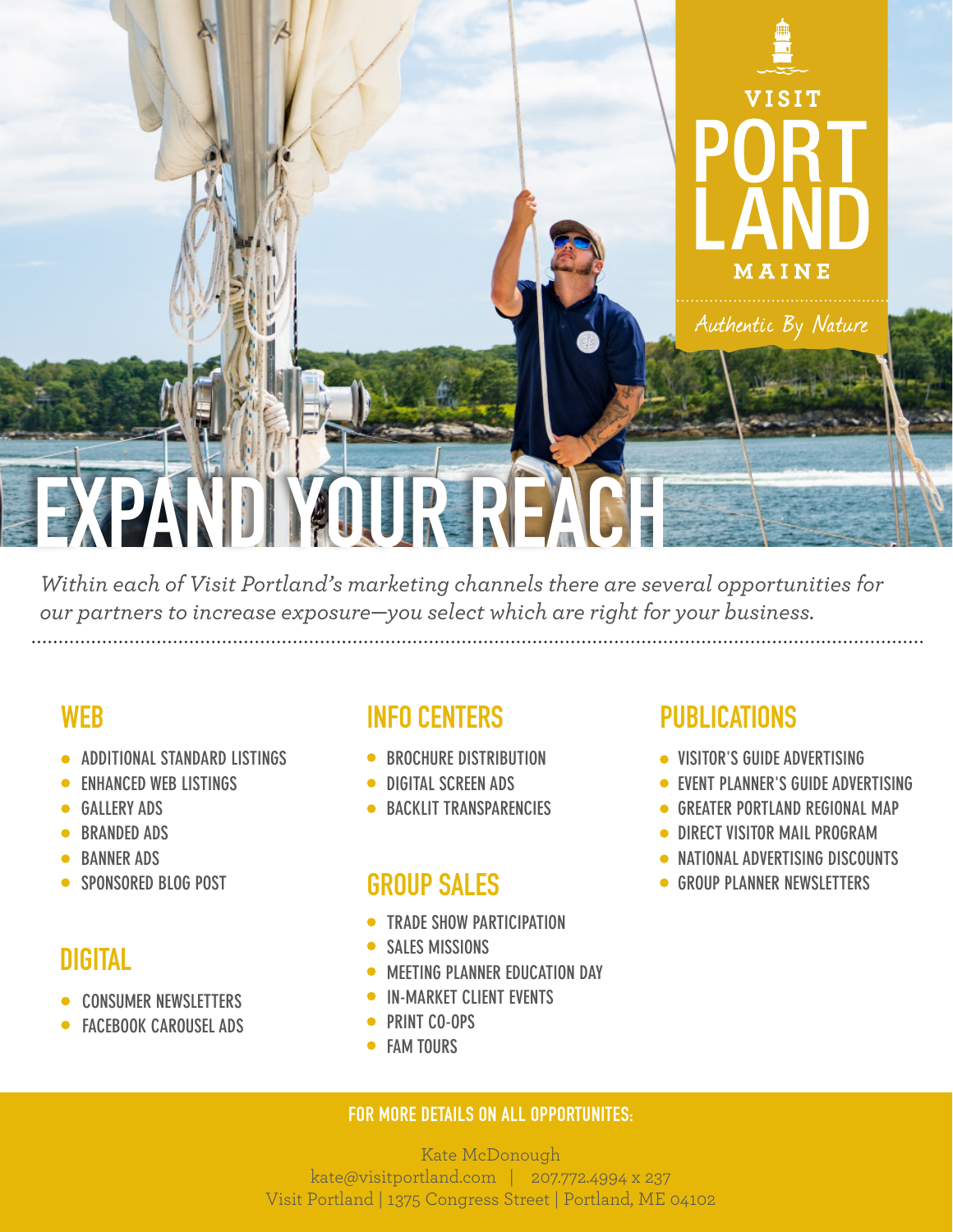# WEB EXPOSURE THE PUBLICATIONS

#### **ADDITIONAL STANDARD LISTINGS**

Increase your exposure with more listings under your market segment(s) on the Visit Portland website. *\$100 per additional listing*

#### **ENHANCED WEB LISTINGS**

Put the power of VisitPortland.com to work for your business. Enhanced Listings float your listing to the top of the page with a captivating image that increases user traffic. Pull viewers into your listing with more images and video. Target Markets by adding your listing to the Wedding Venues and Travel Professionals sections. *Starts at \$265 / year (Discounts apply for multiple listings)*

#### **GALLERY ADS**

Attract attention with a bold Gallery Ad, strategically placed on top of all business listing pages. Your business can have up to 10 images, business name, and 20 words of text. All ads link directly to your listing page on Visit Portland. *Starts at \$300 / month (Discounts apply for contracting multiple months)*

#### **BRANDED ADS**

Branded Ads are featured on listing pages throughout the site directly below the left-hand navigation. Branded ads allow you to stand out with your own identity and direct link to your website. Set up a UTM code to track referrals via your Google analytics. We can also supply you with clicks and views through our ad platform to measure your ROI. *Starts at \$250 / month (Discounts apply for contracting multiple months)*

#### **BANNER ADS**

Banner Ads are only featured on two of the site's pages the highly frequented Events Calendar and Deals & Packages pages. These two pages are promoted throughout the website, driving additional traffic while visitors are trip planning. *Starts at \$300 / month (Discounts apply for contracting multiple months)*

#### **SPONSORED BLOG POST**

Sponsored Blog Posts allow you to write content about your business in the form of a story enticing visitors to come to the destination and choose your business. These blog posts will also be featured via our social media channels and highlighted throughout visitportland.com, all designed to drive traffic to the blog. *Prices vary*

#### **VISITOR'S GUIDE ADVERTISING**

Target the most qualified readers looking for area lodging, attractions, restaurants, and shopping. Our Visitor's Guide is the official travel-planning resource for Greater Portland. Advertisements include direct links to your website from the digital version of the guide on visitportland.com. *Partner rates: \$799 - \$4,885 depending on size. Surcharge for special placements / February deadline*

#### **EVENT PLANNER'S GUIDE ADVERTISING**

Tier II + III partners can reach our database of qualified planners with an ad in this valuable planning resource. Our clean advertorial format for accommodations features an inviting photo, specs, and your chance to promote your property's best features and amenities. Display ads available for attractions and event vendors. All advertisements include direct links to your website from the digital version of the guide on visitportland.com. *\$725 - \$2,295 depending on size / November deadline*

#### **GREATER PORTLAND REGIONAL MAP**

Put your business in front of 60,000 visitors looking for unique gifts, local food, historic sites, and exciting outdoor adventures. Walking maps are distributed to visitors, cruise ship passengers, and motorcoach travelers exploring Greater Portland. *Only twelve 2" x 3" display ads available —\$550 each / April deadline*

#### **DIRECT VISITOR MAIL PROGRAM**

Be the first business a traveler sees during their planning stage! Your brochure will be included with our Visitor's Guide when travelers request it ahead of their trip. Save the costs of buying lists, assembling your mailing, and paying postage—you get this exposure for less than the cost of a stamp and we do it all for you! *Price ranges from .20 - .36 cents per piece depending on quantity* 

#### **NATIONAL ADVERTISING DISCOUNTS**

By pooling resources, we increase our buying power. Take advantage of reduced rates in high-profile publications such as Yankee Summer Guide, Maine Invites You, Boston Globe, Cvent, Successful Meetings, The Knot—New England Wedding Guide, and Small-Market Meetings magazines. Limited availability allows your business to stand out. *Rates Vary*